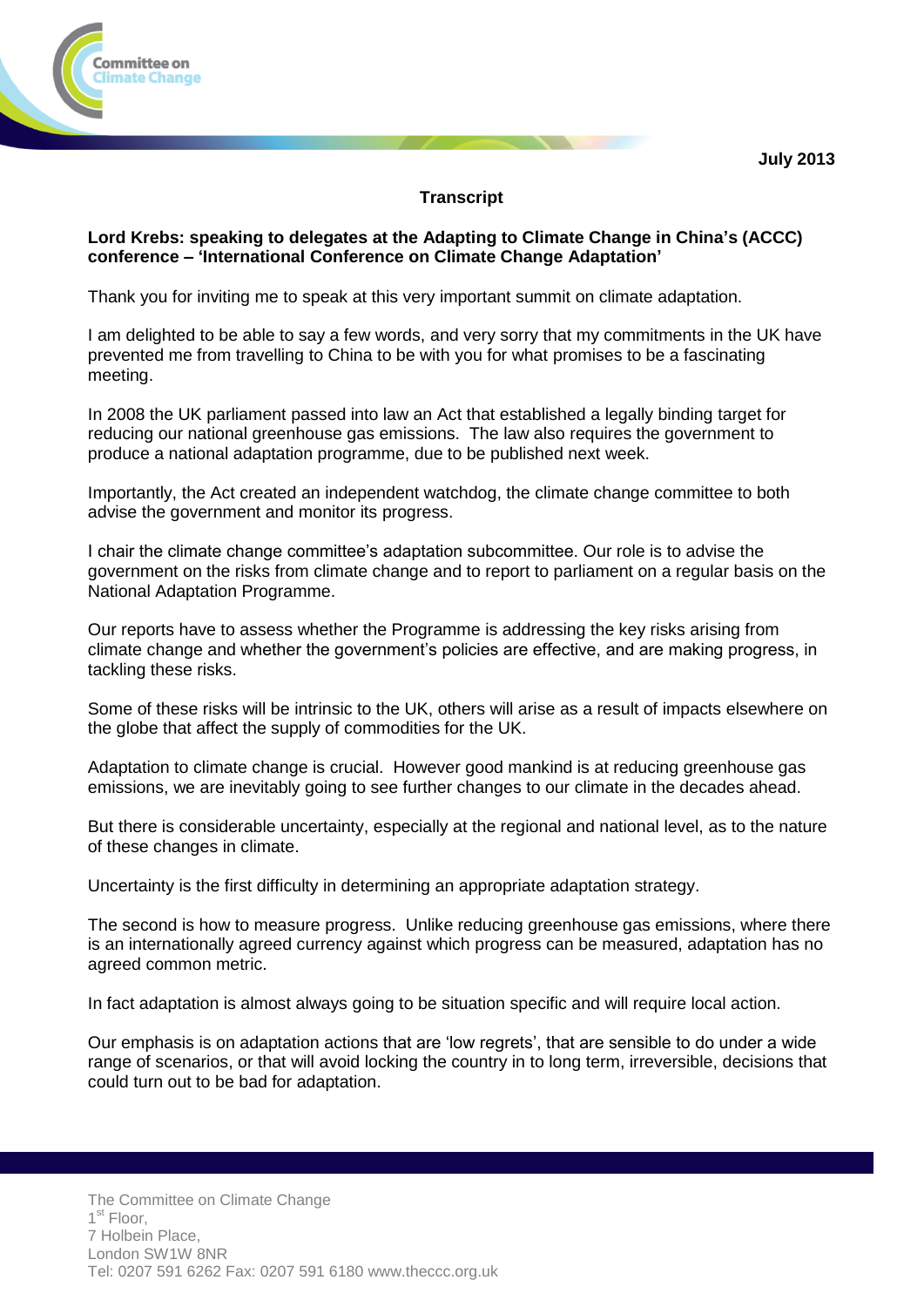

My committee has spent the past three years developing an analytical approach to measuring adaptation. We call it the assessment toolkit.

It includes indicators of risk and of actions to reduce risk, as well as analyses of decision making processes that are relevant to adaptation.

A key difference between our approach and that adopted in most other countries is that we are measuring outcomes of adaptation actions, and not just the processes and plans that are aimed at producing adaptation.

We are systematically applying our toolkit to the key climate risks to the UK that have been identified in the UK's climate change risk assessment.

Last year we reported on metrics for two key risks for the UK: increased risk of flooding as a result of extreme weather events, and increased risk of water shortage as a result of drier summers.

This year we are reporting metrics for adaptation of the land for food production, carbon storage, protection of biodiversity, and coastal defence.

Next year we will report on metrics for health, infrastructure and the supply chain for industry.

All our reports are available online on the CCC website.

To give a flavour of how our assessment toolkit works, I will briefly refer to two risks related to water: flooding and household water supply.

A significant number of properties in the UK are at risk of flooding already, and our indicators of exposure include the rate of building development in high flood risk areas.

At the same time, we can assess the expenditure on flood defences as well as other protection measures.

Projecting forward, and taking into account the effects of climate change, we conclude that the current policies and levels of investment will not be sufficient.

Either the government has to accept that more properties will be flooded from time to time, or it has to change policies of planning and investment in flood defences. We will monitor what the government does.

Turning to water scarcity in the home, many parts of the UK are already water stressed, and this stress will probably increase in the future as a result of climate change combined with economic and population growth.

Current policies to meet the supply demand gap lean heavily on increased supply, but our modelling suggests that both increased supply and reduced demand will be needed in some parts of the country.